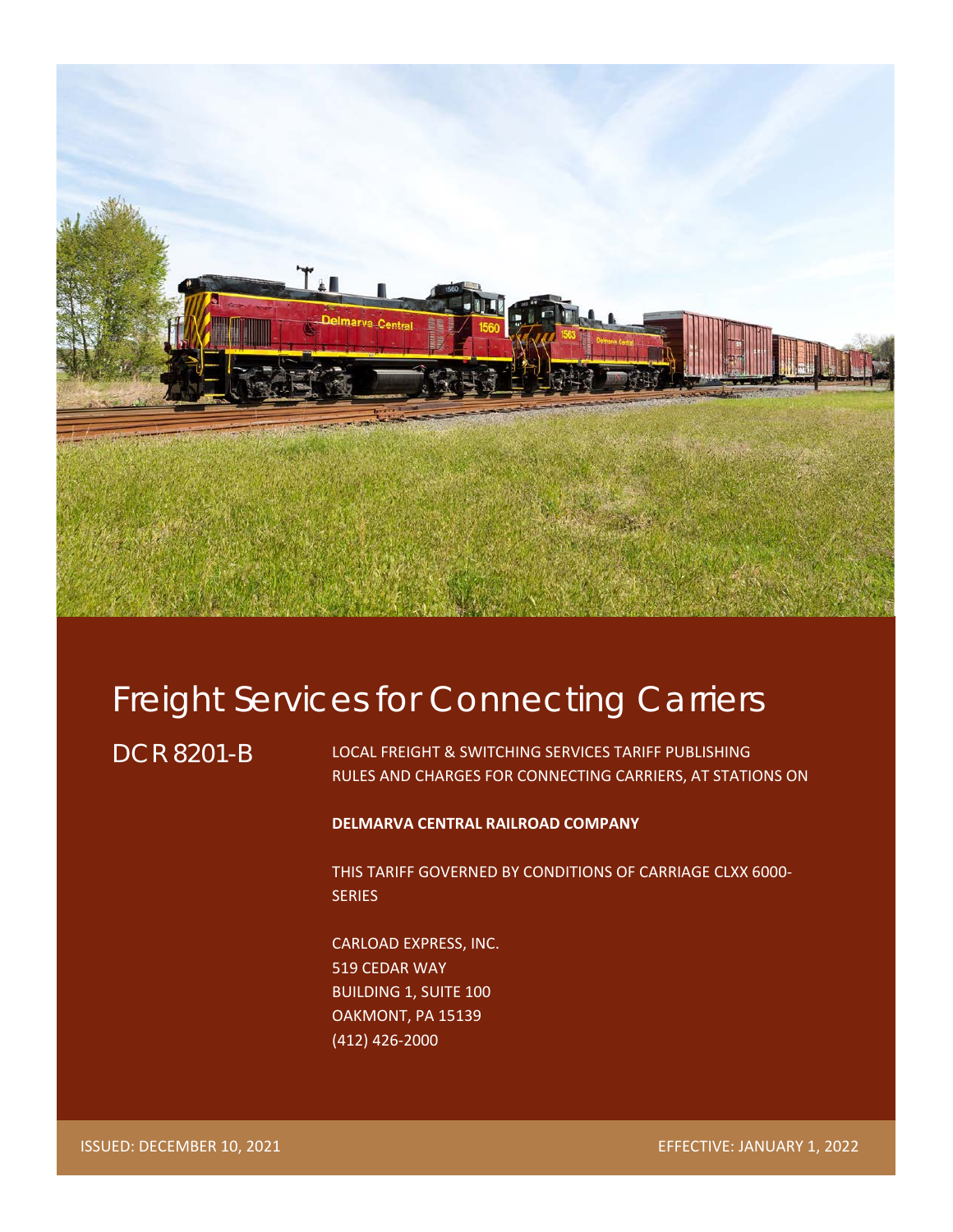# FREIGHT SERVICES FOR CONNECTING CARRIERS

| TABLE OF CONTENTS |  |
|-------------------|--|
|                   |  |
|                   |  |
|                   |  |
|                   |  |
|                   |  |
|                   |  |
|                   |  |
|                   |  |
|                   |  |
|                   |  |
|                   |  |
|                   |  |
|                   |  |
|                   |  |
|                   |  |
|                   |  |
|                   |  |
|                   |  |
|                   |  |
|                   |  |
|                   |  |
|                   |  |
|                   |  |
|                   |  |
|                   |  |
|                   |  |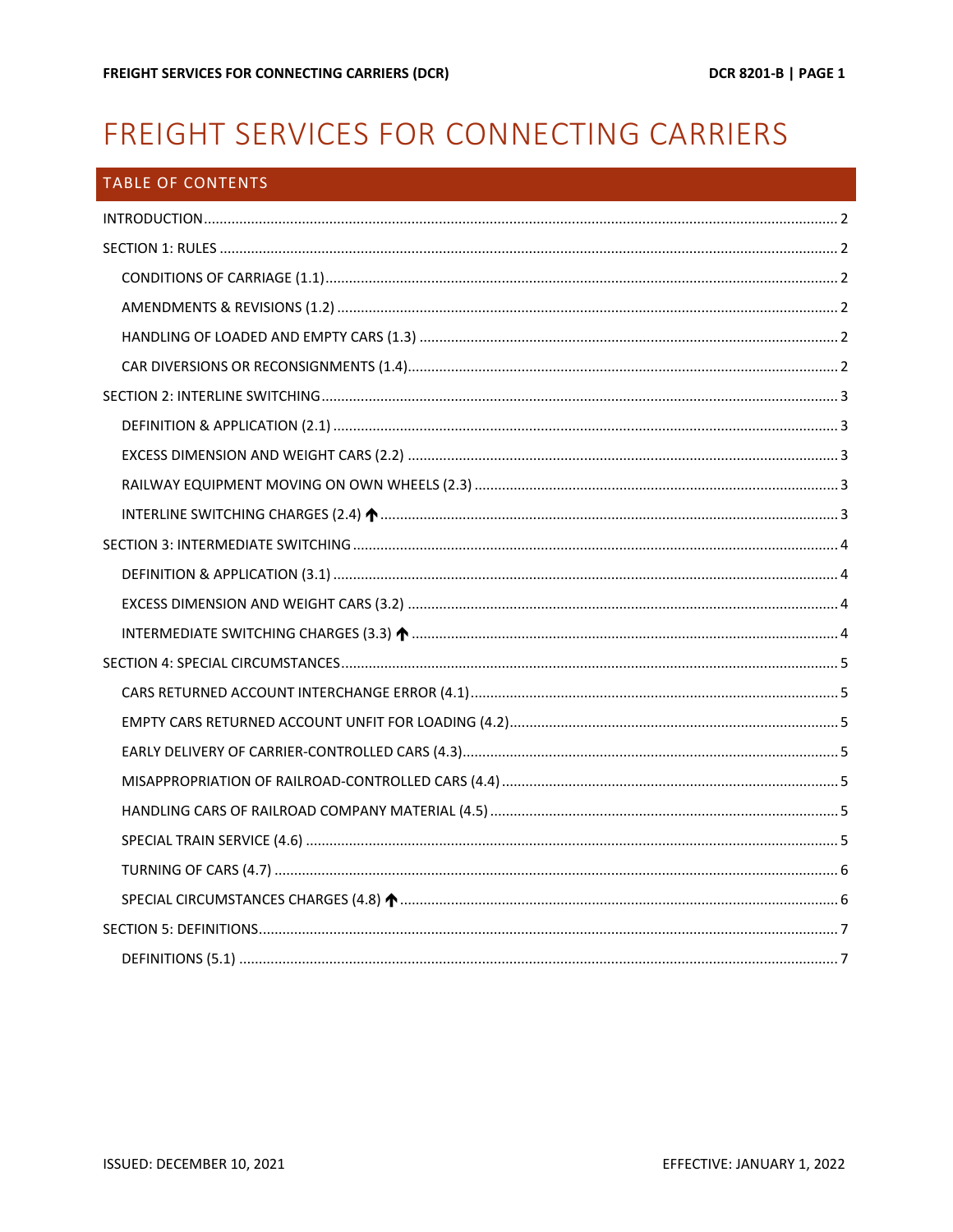# <span id="page-2-0"></span>INTRODUCTION

The **Delmarva Central Railroad (DCR)**, based in Harrington, DE, provides rail freight service to over 50 customers along its 188-mile network. DCR connects with Norfolk Southern as well as the Maryland & Delaware Railroad.

This **Freight Services for Connecting Carriers** DCR 8201-Series Tariff organizes all rail services and charges that are applicable to Connecting Carriers. For additional information, please also consult **Conditions of Carriage CLXX 6000 series** tariff.

If you have any questions, please contact: **DCR Customer Service (412) 426-2800** or **[customer@carloadexpress.com](mailto:customer@carloadexpress.com)**

# **FOR RAILROAD EMERGENCIES CALL TOLL FREE 1 (844) 426-8400**

# <span id="page-2-1"></span>SECTION 1: RULES

# <span id="page-2-2"></span>CONDITIONS OF CARRIAGE (1.1)

Except as otherwise expressly provided, this tariff publication incorporates all provisions of Conditions of Carriage CLXX 6000-series. CLXX 6000-series jointly with DCR 8101- and 8201-series tariffs cancels DCR 8100 tariff. Provisions not brought forward are hereby cancelled.

# <span id="page-2-3"></span>AMENDMENTS & REVISIONS (1.2)

This tariff will be amended by the following symbols:  $\bigwedge$  to indicate rate increase;  $\bigvee$  to indicate rate decrease;  $\bigtriangleup$  to indicate a text-only change.

Subsequent issues of tariffs will be denoted by a tariff version letter, such as 8101-D.

# <span id="page-2-4"></span>HANDLING OF LOADED AND EMPTY CARS (1.3)

- 1. Except as otherwise provided, the charges published in this tariff include the switching of a loaded car for unloading and the return of the same car empty.
- 2. Except as otherwise provided, the charges published in this tariff include the switching of an empty car for loading and the return of the same car loaded.
- 3. Except as otherwise provided, if a car moves fully or partially loaded in each direction, an interline switching charge will be assessed in each direction.

# <span id="page-2-5"></span>CAR DIVERSIONS OR RECONSIGNMENTS (1.4)

Except as otherwise provided, when a car is received from a connecting carrier and is held for diversion or reconsignment on the tracks of DCR, and which is diverted or reconsigned via a connecting carrier, an interline switching charge will be assessed to the applicable carrier, in each direction.

When a car is received from a connecting carrier and is placed for delivery to a consignee, and which is later reconsigned, an interline switching charge will be assessed to the applicable carrier for the return movement of the car, provided specific switching charge is not already in effect.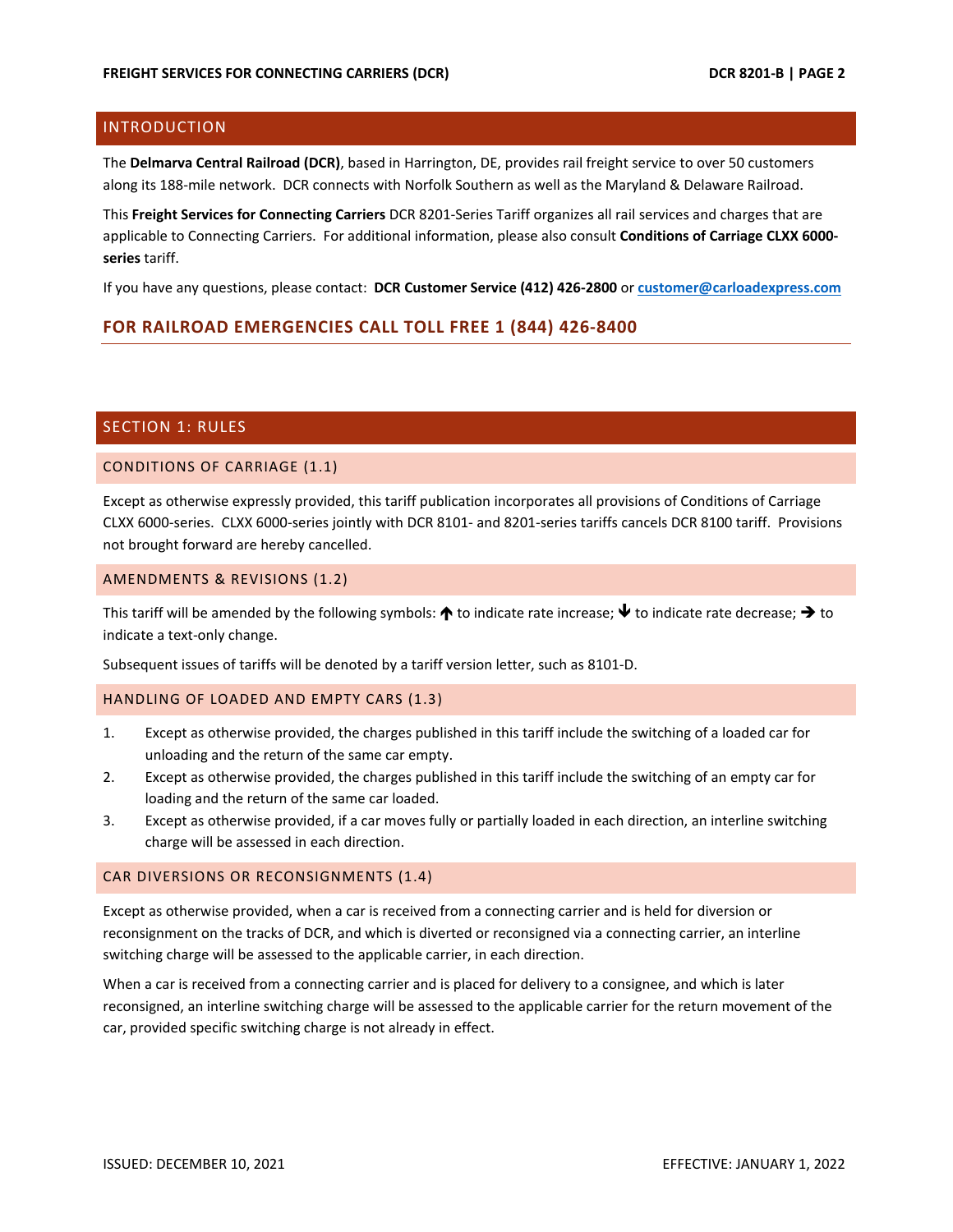# <span id="page-3-0"></span>SECTION 2: INTERLINE SWITCHING

## <span id="page-3-1"></span>DEFINITION & APPLICATION (2.1)

Except as otherwise provided, interline switching includes the movement of loaded cars (and empty cars moving on own wheels), on revenue billing, between interchange tracks of connecting carriers and stations on DCR, on which connecting carriers have had or will have a line-haul movement to or from the station at which the rail service is performed. Charges are provided in Table 2.4 below.

Except as otherwise provided, DCR will assess a interline switching charge against the carrier delivering the car to DCR, applicable to loaded cars (and empty cars moving on own wheels), on revenue billing, on the switching movement between interchange tracks of connecting carriers and stations on DCR. Charges are provided in Table 2.4 below.

## <span id="page-3-2"></span>EXCESS DIMENSION AND WEIGHT CARS (2.2)

DCR will assess a interline switching charge of 15% of the immediately preceding or following line-haul charge of the connecting carrier, subject to a minimum charge per car as shown in Table 2.4, applicable to loads on Heavy Capacity and Special Type Cars, as listed in the Official Railway Equipment Register (RER 6413 - series) and to shipments exceeding 11 feet in width (either load or car), 17 feet in height over top of rail (combined load and car), or 286,000 lbs. gross weight on rail, subject to approval by DCR's Chief Engineer.

## <span id="page-3-3"></span>RAILWAY EQUIPMENT MOVING ON OWN WHEELS (2.3)

When a locomotive or a passenger car moving on own wheels, but not under own power is switched by DCR in interline, in-network, intermediate, or industrial switching, a surcharge will be assessed according to Table 2.4. This charge is in addition to all other switching charges.

# <span id="page-3-4"></span>INTERLINE SWITCHING CHARGES (2.4)

Except as otherwise provided, DCR will assess interline switching charges to connecting carriers according to the table below.

| <b>Charge Per Car</b>                                                        | <b>Applies To</b>         | <b>Commodity</b>                                                                                                                                                                                                                                           |
|------------------------------------------------------------------------------|---------------------------|------------------------------------------------------------------------------------------------------------------------------------------------------------------------------------------------------------------------------------------------------------|
| \$1,115                                                                      | Loaded Cars               | Default Rate (All commodities unless otherwise listed)                                                                                                                                                                                                     |
| \$1,540                                                                      | Loaded Cars               | Chemicals (STCC Group 28) & Petroleum products (STCC Group<br>29)                                                                                                                                                                                          |
| \$1,590                                                                      | Loaded Cars               | Hazardous (STCC Group 49)                                                                                                                                                                                                                                  |
| \$10,600 Surcharge                                                           | Loaded Cars               | Toxic Inhalation Hazard (TIH) or Poison Inhalation Hazard (PIH)<br>Commodities as defined in AAR Circular No. OT-55-1                                                                                                                                      |
| \$10,600 Surcharge                                                           | <b>Residue Empty Cars</b> | Toxic Inhalation Hazard (TIH) or Poison Inhalation Hazard (PIH)<br>Commodities as defined in AAR Circular No. OT-55-1, for cars<br>not moving in conjunction with a prior or subsequent loaded<br>waybill on DCR (See Handling of Loaded & Empty Cars 1.3) |
| 15% of Connecting<br><b>Carrier Line-Haul</b><br>Charge (\$1,340<br>minimum) | Loaded Cars               | Excess Dimension and Weight Carloads, all STCC Groups                                                                                                                                                                                                      |
| \$290 Surcharge                                                              | Any                       | Railway Equipment Moving on Own Wheels (STCC Grp 37-422)                                                                                                                                                                                                   |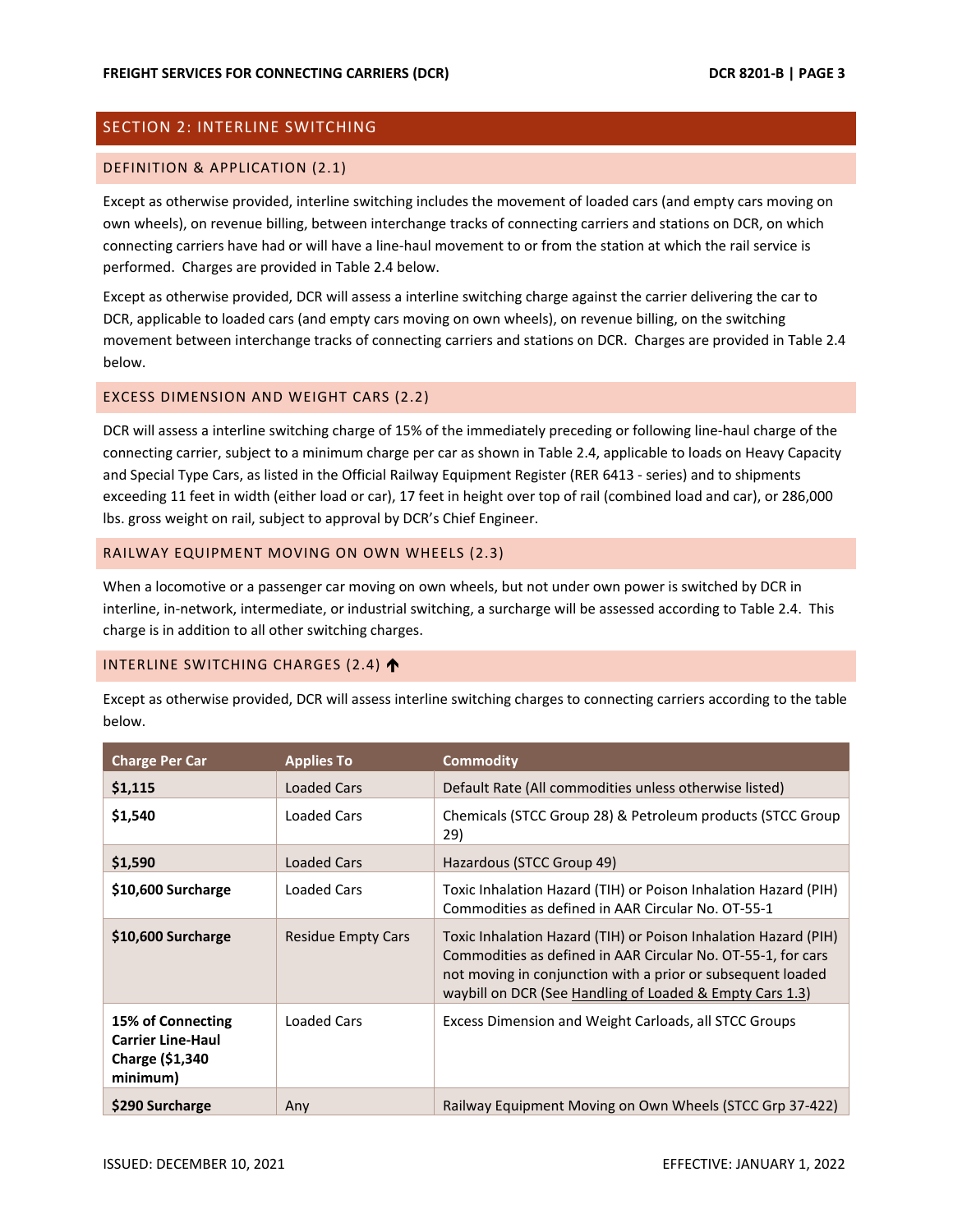# <span id="page-4-0"></span>SECTION 3: INTERMEDIATE SWITCHING

## <span id="page-4-1"></span>DEFINITION & APPLICATION (3.1)

Intermediate Switching is a switching service performed by DCR between the interchange tracks of one carrier to the interchange tracks of another carrier.

- 1. Except as otherwise provided, DCR will assess an intermediate switching charge per car against the carrier delivering the car to DCR at Clay Siding, DE, applicable to either loaded or empty cars, for the switching movement between the interchange tracks at Clay Siding, DE and the interchange tracks of another carrier.
- 2. Except as otherwise provided, DCR will assess an intermediate switching charge per car against the carrier delivering the car to DCR at stations **other** than at Clay Siding, DE, applicable to loaded cars, for the switching movement between the interchange tracks of one carrier to the interchange tracks of another or the same carrier at stations **other** than at Clay Siding, DE.

# <span id="page-4-2"></span>EXCESS DIMENSION AND WEIGHT CARS (3.2)

DCR will assess an intermediate switching charge of 15% of the immediately preceding or following line-haul charge of the connecting carrier, subject to a minimum charge per car as shown in Table 3.3, applicable to loads on Heavy Capacity and Special Type Cars, as listed in the Official Railway Equipment Register (RER 6413 - series) and to shipments exceeding 11 feet in width (either load or car), 17 feet in height over top of rail (combined load and car), or 286,000 lbs. gross weight on rail, subject to approval by DCR's Chief Engineer.

## <span id="page-4-3"></span>INTERMEDIATE SWITCHING CHARGES (3.3)

Except as otherwise provided, DCR will assess intermediate switching charges to connecting carriers according to the table below.

| <b>Charge Per Car</b>                                                               | <b>Applies To</b>         | <b>Conditions</b>                                                                                                                                                                                                                                          |
|-------------------------------------------------------------------------------------|---------------------------|------------------------------------------------------------------------------------------------------------------------------------------------------------------------------------------------------------------------------------------------------------|
| \$795                                                                               | Loaded Cars               | Default Rate (All commodities unless otherwise listed)                                                                                                                                                                                                     |
| \$1,540                                                                             | Loaded Cars               | Chemicals (STCC Group 28) & Petroleum products (STCC Group<br>29)                                                                                                                                                                                          |
| \$1,010                                                                             | Loaded Cars               | Hazardous (STCC Group 49)                                                                                                                                                                                                                                  |
| \$10,600 Surcharge                                                                  | Loaded Cars               | Toxic Inhalation Hazard (TIH) or Poison Inhalation Hazard (PIH)<br>Commodities as defined in AAR Circular No. OT-55-1                                                                                                                                      |
| \$10,600 Surcharge                                                                  | <b>Residue Empty Cars</b> | Toxic Inhalation Hazard (TIH) or Poison Inhalation Hazard (PIH)<br>Commodities as defined in AAR Circular No. OT-55-1, for cars<br>not moving in conjunction with a prior or subsequent loaded<br>waybill on DCR (See Handling of Loaded & Empty Cars 1.3) |
| 15% of Connecting<br><b>Carrier Line-Haul</b><br><b>Charge (\$1,420</b><br>minimum) | Loaded Cars (3.2)         | Excess Dimension and Weight Carloads, all STCC Groups                                                                                                                                                                                                      |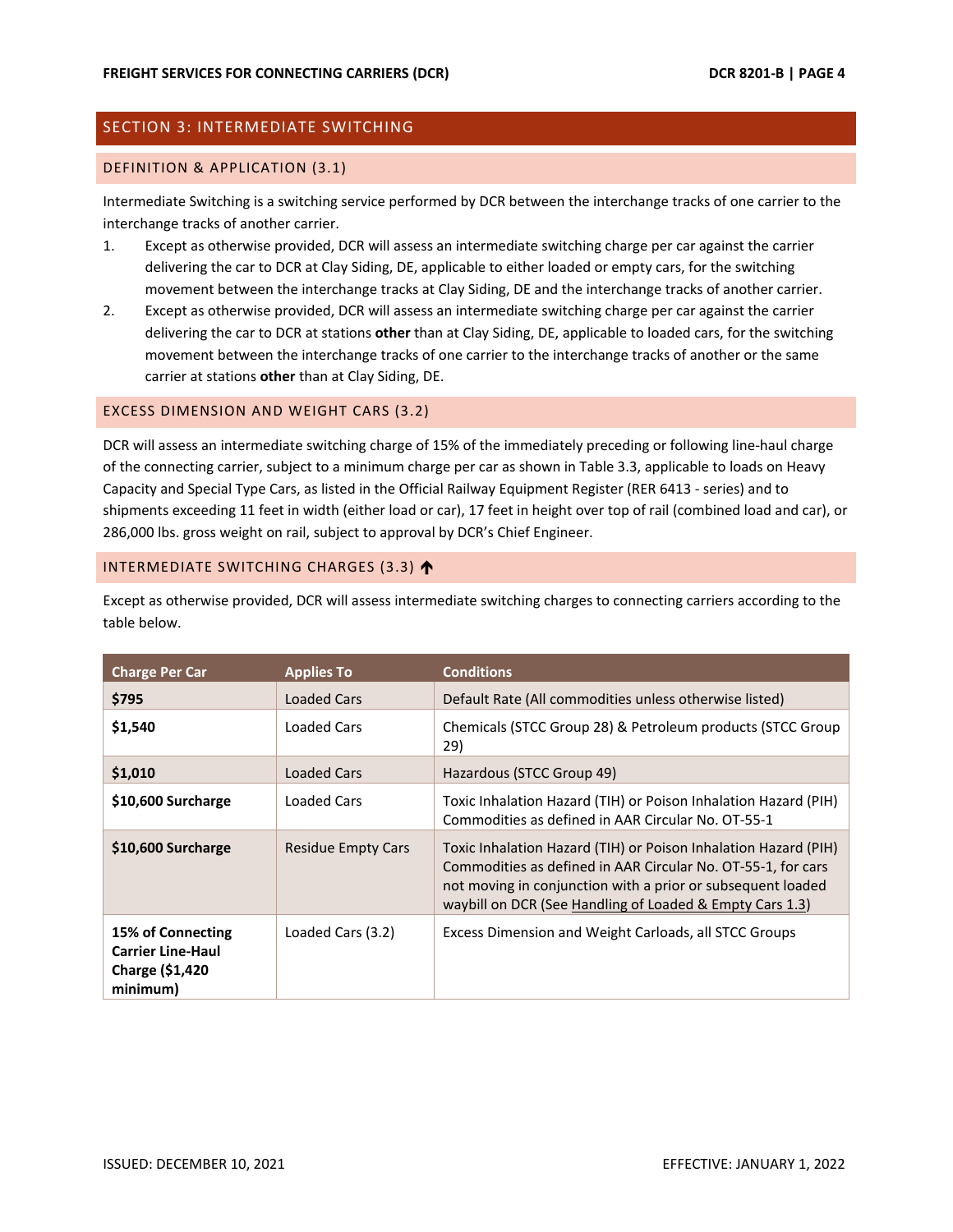# <span id="page-5-0"></span>SECTION 4: SPECIAL CIRCUMSTANCES

#### <span id="page-5-1"></span>CARS RETURNED ACCOUNT INTERCHANGE ERROR (4.1)

Except as otherwise provided, if either loaded or empty cars delivered to interchange in error are rejected to the delivering carrier, forwarded to the proper carrier, or held, DCR will assess the delivering carrier an Interchange Error charge as shown in Table 4.8.

## EXCEPTION

Neither NS nor DCR assess on the other charges for rejecting, forwarding or holding cars delivered to interchange in error.

# <span id="page-5-2"></span>EMPTY CARS RETURNED ACCOUNT UNFIT FOR LOADING (4.2)

When an empty car is received from a connecting carrier for loading by an industry located on DCR, and is refused by the industry because the car is not in proper condition to load and must be returned to the connecting carrier, DCR will assess the delivering carrier the Unfit for Loading charge as shown in Table 4.8.

# <span id="page-5-3"></span>EARLY DELIVERY OF CARRIER-CONTROLLED CARS (4.3)

In the event that any connecting carrier delivers empty Carrier-controlled cars more than 24 hours prior to the order date requested by DCR or DCR's Customer, such cars may be subject to a fee chargeable by DCR to the connecting carrier supplying these cars, as shown in Table 4.8. Cars delivered more than seven (7) days prior to the order may also be subject to a Return of Early-Delivered Carrier-Controlled Car charge, as shown in Table 4.8.

#### <span id="page-5-4"></span>MISAPPROPRIATION OF RAILROAD-CONTROLLED CARS (4.4)

DCR furnishes Railroad-Controlled Cars with the expectation that Customers will use them to load and Tender Shipments that include DCR in interline switching service. When a Customer on a connecting carrier utilizes a Railroad-Controlled Car that DCR provides, and that Customer tenders to another carrier or consignee not served by DCR, DCR may charge the Connecting Carrier a charge as shown in Table 4.8.

# <span id="page-5-5"></span>HANDLING CARS OF RAILROAD COMPANY MATERIAL (4.5)

Railroad company material moving via DCR on non-revenue billing between interchange tracks with connecting carrier and Customer-controlled tracks served by DCR will be charged as if a revenue movement according to Sections 2 and 3, as applicable.

# <span id="page-5-6"></span>SPECIAL TRAIN SERVICE (4.6)

When a connecting carrier requests freight train service that requires engine and crew to provide rail service at other than the normal assigned times when DCR agrees to perform such service, charges in DCR 8101 - series, Item 5.5 Train Service Outside of Normal Hours for the special handling may be assessed in addition to any other charges applicable to the movement.

When a movement cannot be handled in regular train service because of excessive dimension, excessive weight, high center of gravity or other condition not permitting normal train operations, charges in DCR 8101 - series, Item 5.6 Special Train Service for the special handling may be assessed in addition to any other charges applicable to the movement.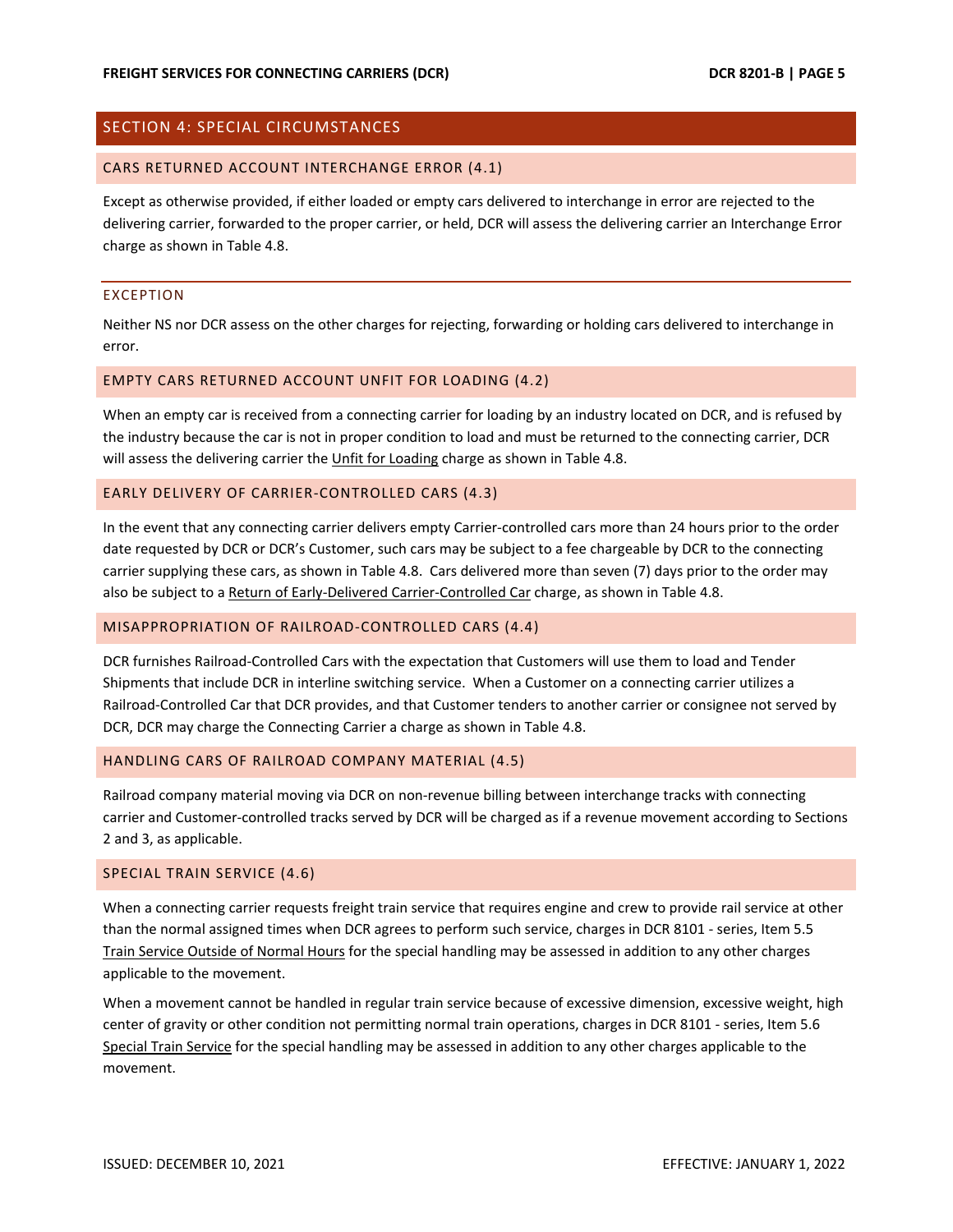# <span id="page-6-0"></span>TURNING OF CARS (4.7)

When at the request of connecting carriers (or their customers), cars are turned to permit loading or unloading from one particular side or end of car, DCR will assess a Turning of Cars charge as shown in Table 4.8. DCR reserves the right to decline the turning of a car.

# <span id="page-6-1"></span>SPECIAL CIRCUMSTANCES CHARGES (4.8)

| <b>Charge Per Car</b> | Charge                                                 |  |  |
|-----------------------|--------------------------------------------------------|--|--|
| \$520                 | Interchange Error (4.1)                                |  |  |
| \$520                 | Empty Car Returned Account Unfit for Loading (4.2)     |  |  |
| \$160                 | Early Delivery of Carrier-Controlled Car (4.3)         |  |  |
| \$520                 | Return of Early-Delivered Carrier-Controlled Car (4.3) |  |  |
| \$2,120               | Misappropriation of Railroad-Controlled Cars (4.4)     |  |  |
| \$520                 | Turning of Cars (4.7)                                  |  |  |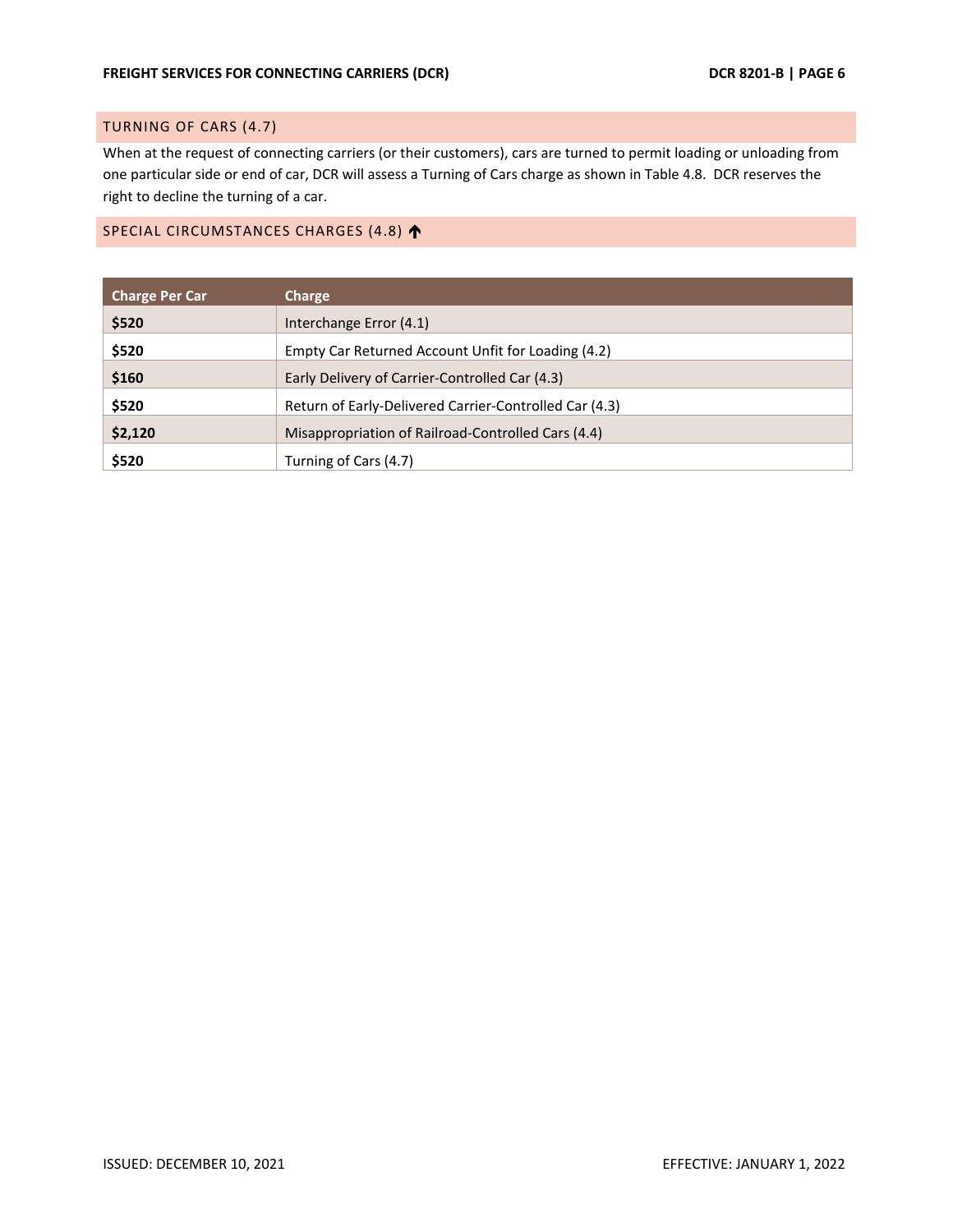# <span id="page-7-0"></span>SECTION 5: DEFINITIONS

## <span id="page-7-1"></span>DEFINITIONS (5.1)

# CARE OF PARTY

The Care of Party may be a third-party company unloading a railcar on behalf of the Customer at the rail destination. A Care of Party is not normally associated with the origin or shipper.

## CARRIER-CONTROLLED CAR

A car provided by a Connecting Carrier directly, by car companies, other rail carriers, or other entities, for use by a Customer for loading.

## CONSIGNEE

The party to whom a shipment is consigned, or the party entitled to receive the shipment. For the purposes of this tariff, Consignee included any person who receives railcars from a rail carrier for unloading, as more specifically described in 49 CFR Part 1333.

# CONSIGNOR

The party in whose name a car is ordered. For purposes of this tariff, Consignor includes any person who receives railcars from a rail carrier for loading, as more specifically described in 49 CFR Part 1333.

# CUSTOMER

The shipper (consignor), consignee, or care-of party that is physically served by a CLXX subsidiary railroad, and is the party responsible for the timely loading, unloading, or storage of railcars on tracks owned by, leased to, or otherwise made available to that party for this purpose. May be a plant, industry, lease track, public delivery track, warehouse, etc.

# CUSTOMER TRACK

(Also Customer-controlled Track) Track assigned for Customer use including privately-owned or leased track.

# CUSTOMER-CONTROLLED CAR

A car of any ownership specifically requested and assigned to a Customer or Consignor for their exclusive use.

# DIVERSION

A diversion is any order received by Railroad that requires a change in the billing document of a shipment, a change in the freight payer of a shipment, or stopping a car for the purpose of delivery or reforwarding.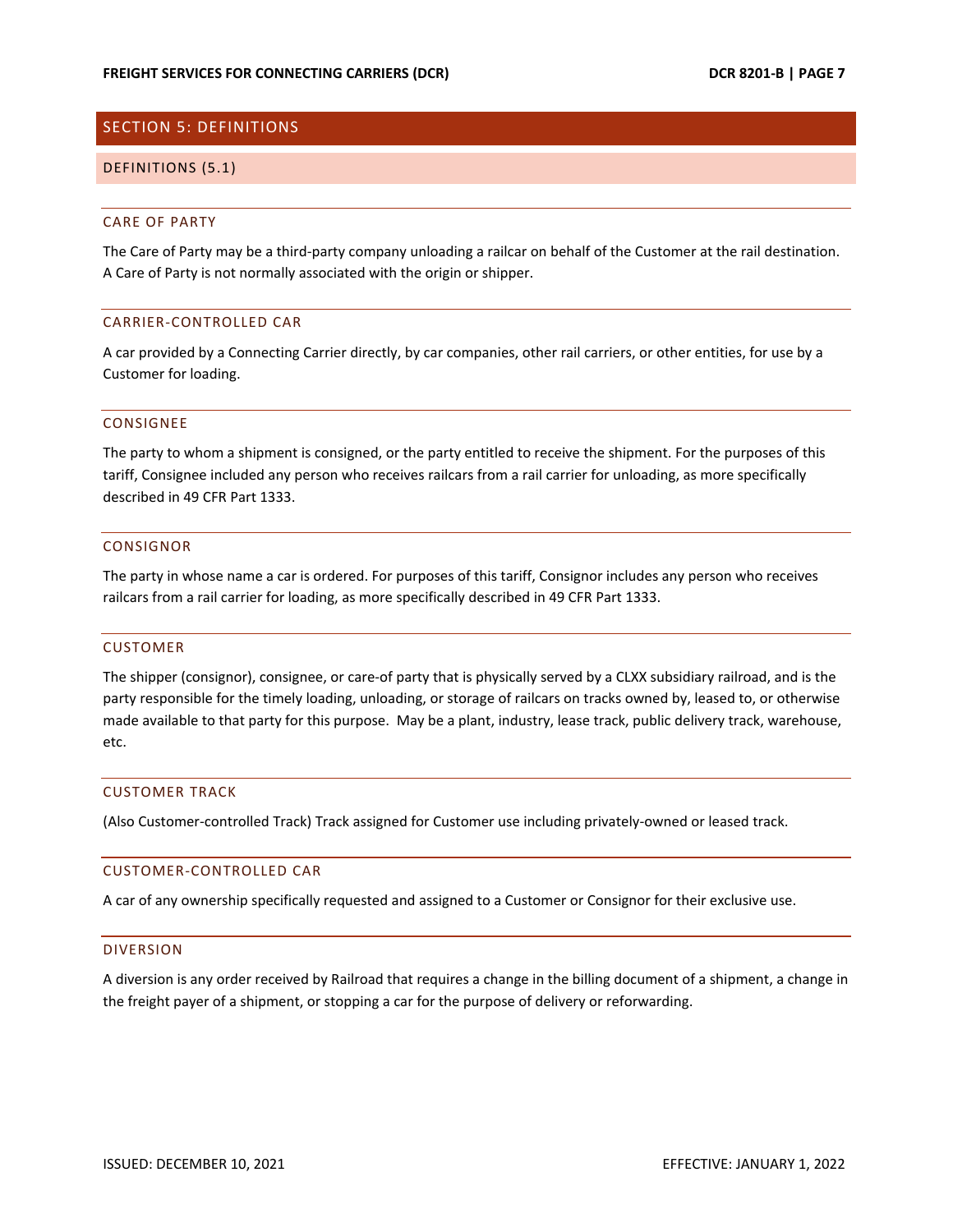### FORWARDING INSTRUCTIONS

Bill of lading or other suitable order containing all the necessary information to transport the shipment to final destination. Bill of lading or other suitable order must be given to Railroad via electronic data interchange, electronic mail, or facsimile to Customer Service at (412) 426-8800.

## INDUSTRIAL TRACKS

Tracks serving a particular industry, whether located upon the property of CLXX or upon property owned or leased by the industry.

## INTERCHANGE TRACKS

Interchange tracks are tracks on which cars are interchanged between CLXX railroads and connecting lines.

# LINE-HAUL SERVICE

Rail freight service provided by a connecting carrier, often a Class I or Class II carrier, whereby that carrier has an agreement with CLXX to list or adopt CLXX rail stations as its own, or for CLXX to serve its stations from a designated interchange point; and in which that carrier is named in the waybill route or has issued the waybill, and may be responsible for collecting payment for freight from the applicable Customer.

# LOADING

The complete or partial loading of a car in conformity with railroad loading and clearance rules and the furnishing of forwarding instructions.

#### PARTIAL UNLOADING

The partial unloading of a car and furnishing of the proper forwarding or handling instructions.

# PRIVATE CAR

A car bearing other than railroad reporting marks and that is not railroad-controlled.

### RAILROAD-CONTROLLED CAR

A car provided to Railroad directly, by car companies, other rail carriers, or other entities, for use by Railroad in servicing any of its customers. Cars not owned by Railroad will be registered in UMLER as pool or leased cars by DCR.

## RAILROAD-CONTROLLED TRACKS

All tracks which Railroad provides for its own uses and purposes and other tracks located inside of its right-of-way or yards and terminals.

#### RECONSIGNMENT

An order provided by consignor to bill a car to other than the original consignee. (An order to turn over the car to another party that does not require any additional movement of the car is not a reconsignment).